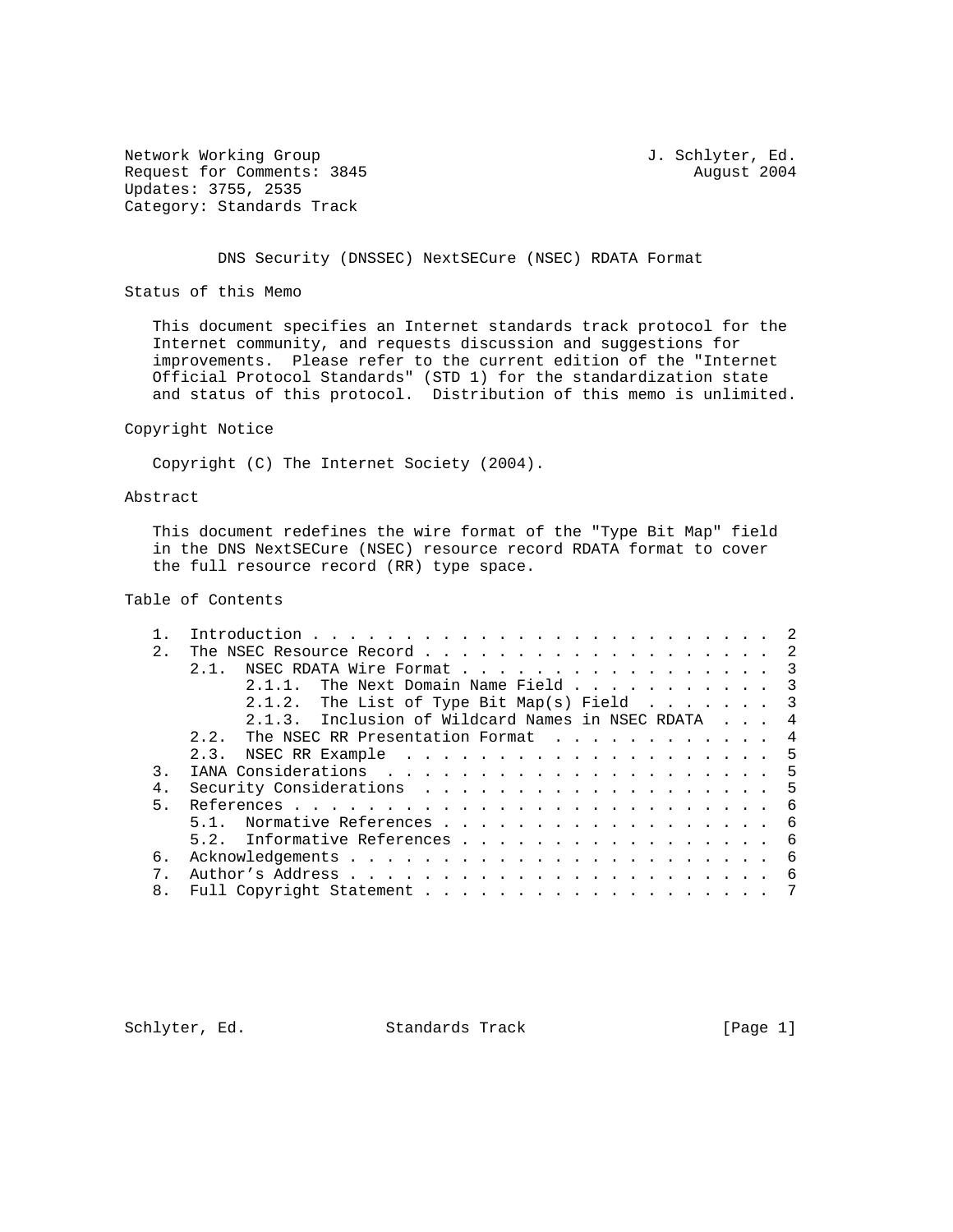### 1. Introduction

 The DNS [6][7] NSEC [5] Resource Record (RR) is used for authenticated proof of the non-existence of DNS owner names and types. The NSEC RR is based on the NXT RR as described in RFC 2535 [2], and is similar except for the name and typecode. The RDATA format for the NXT RR has the limitation in that the RDATA could only carry information about the existence of the first 127 types. RFC 2535 did reserve a bit to specify an extension mechanism, but the mechanism was never actually defined.

 In order to avoid needing to develop an extension mechanism into a deployed base of DNSSEC aware servers and resolvers once the first 127 type codes are allocated, this document redefines the wire format of the "Type Bit Map" field in the NSEC RDATA to cover the full RR type space.

 This document introduces a new format for the type bit map. The properties of the type bit map format are that it can cover the full possible range of typecodes, that it is relatively economical in the amount of space it uses for the common case of a few types with an owner name, that it can represent owner names with all possible types present in packets of approximately 8.5 kilobytes, and that the representation is simple to implement. Efficient searching of the type bitmap for the presence of certain types is not a requirement.

 For convenience and completeness, this document presents the syntax and semantics for the NSEC RR based on the specification in RFC 2535 [2] and as updated by RFC 3755 [5], thereby not introducing changes except for the syntax of the type bit map.

This document updates RFC 2535 [2] and RFC 3755 [5].

 The key words "MUST", "MUST NOT", "REQUIRED", "SHALL", "SHALL NOT", "SHOULD", "SHOULD NOT", "RECOMMENDED", "MAY", and "OPTIONAL" in this document are to be interpreted as described in BCP 14, RFC 2119 [1].

2. The NSEC Resource Record

 The NSEC resource record lists two separate things: the owner name of the next RRset in the canonical ordering of the zone, and the set of RR types present at the NSEC RR's owner name. The complete set of NSEC RRs in a zone indicate which RRsets exist in a zone, and form a chain of owner names in the zone. This information is used to provide authenticated denial of existence for DNS data, as described in RFC 2535 [2].

The type value for the NSEC RR is 47.

Schlyter, Ed. Standards Track [Page 2]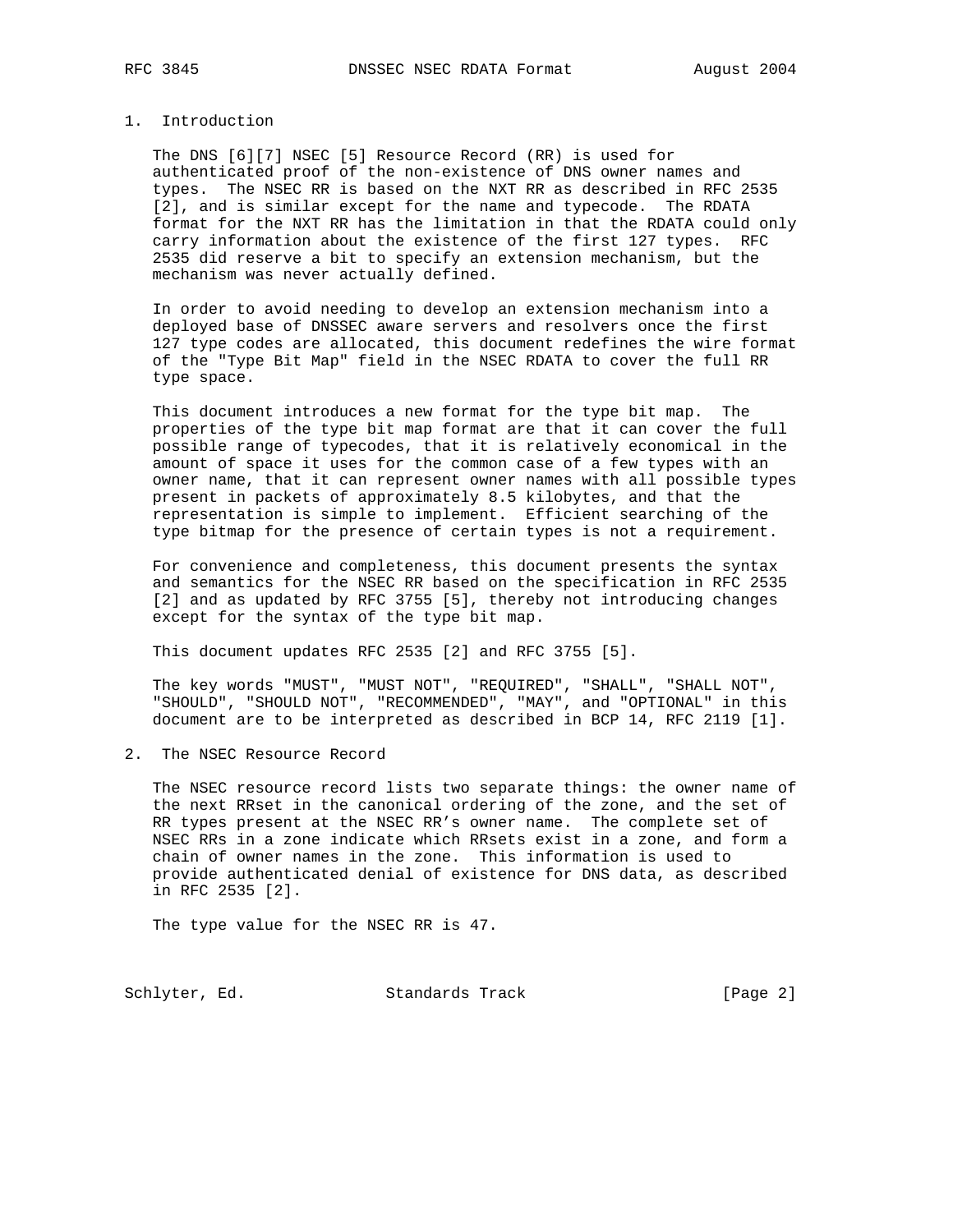The NSEC RR RDATA format is class independent and defined for all classes.

 The NSEC RR SHOULD have the same TTL value as the SOA minimum TTL field. This is in the spirit of negative caching [8].

2.1. NSEC RDATA Wire Format

The RDATA of the NSEC RR is as shown below:

|  |  |                  |                         |  |  |  |  |  |  |  |  |  |  |  |  |  |  |  |  |  |  |  |  | 1 1 1 1 1 1 1 1 1 1 2 2 2 2 2 2 2 2 2 3 3                       |  |
|--|--|------------------|-------------------------|--|--|--|--|--|--|--|--|--|--|--|--|--|--|--|--|--|--|--|--|-----------------------------------------------------------------|--|
|  |  |                  |                         |  |  |  |  |  |  |  |  |  |  |  |  |  |  |  |  |  |  |  |  | 0 1 2 3 4 5 6 7 8 9 0 1 2 3 4 5 6 7 8 9 0 1 2 3 4 5 6 7 8 9 0 1 |  |
|  |  |                  |                         |  |  |  |  |  |  |  |  |  |  |  |  |  |  |  |  |  |  |  |  |                                                                 |  |
|  |  | Next Domain Name |                         |  |  |  |  |  |  |  |  |  |  |  |  |  |  |  |  |  |  |  |  |                                                                 |  |
|  |  |                  |                         |  |  |  |  |  |  |  |  |  |  |  |  |  |  |  |  |  |  |  |  |                                                                 |  |
|  |  |                  | List of Type Bit Map(s) |  |  |  |  |  |  |  |  |  |  |  |  |  |  |  |  |  |  |  |  |                                                                 |  |
|  |  |                  |                         |  |  |  |  |  |  |  |  |  |  |  |  |  |  |  |  |  |  |  |  |                                                                 |  |

2.1.1. The Next Domain Name Field

 The Next Domain Name field contains the owner name of the next RR in the canonical ordering of the zone. The value of the Next Domain Name field in the last NSEC record in the zone is the name of the zone apex (the owner name of the zone's SOA RR).

 A sender MUST NOT use DNS name compression on the Next Domain Name field when transmitting an NSEC RR.

 Owner names of RRsets that are not authoritative for the given zone (such as glue records) MUST NOT be listed in the Next Domain Name unless at least one authoritative RRset exists at the same owner name.

2.1.2. The List of Type Bit Map(s) Field

 The RR type space is split into 256 window blocks, each representing the low-order 8 bits of the 16-bit RR type space. Each block that has at least one active RR type is encoded using a single octet window number (from 0 to 255), a single octet bitmap length (from 1 to 32) indicating the number of octets used for the window block's bitmap, and up to 32 octets (256 bits) of bitmap.

 Window blocks are present in the NSEC RR RDATA in increasing numerical order.

"|" denotes concatenation

Type Bit Map(s) Field = ( Window Block  $\#$  | Bitmap Length | Bitmap ) +

Schlyter, Ed. Standards Track [Page 3]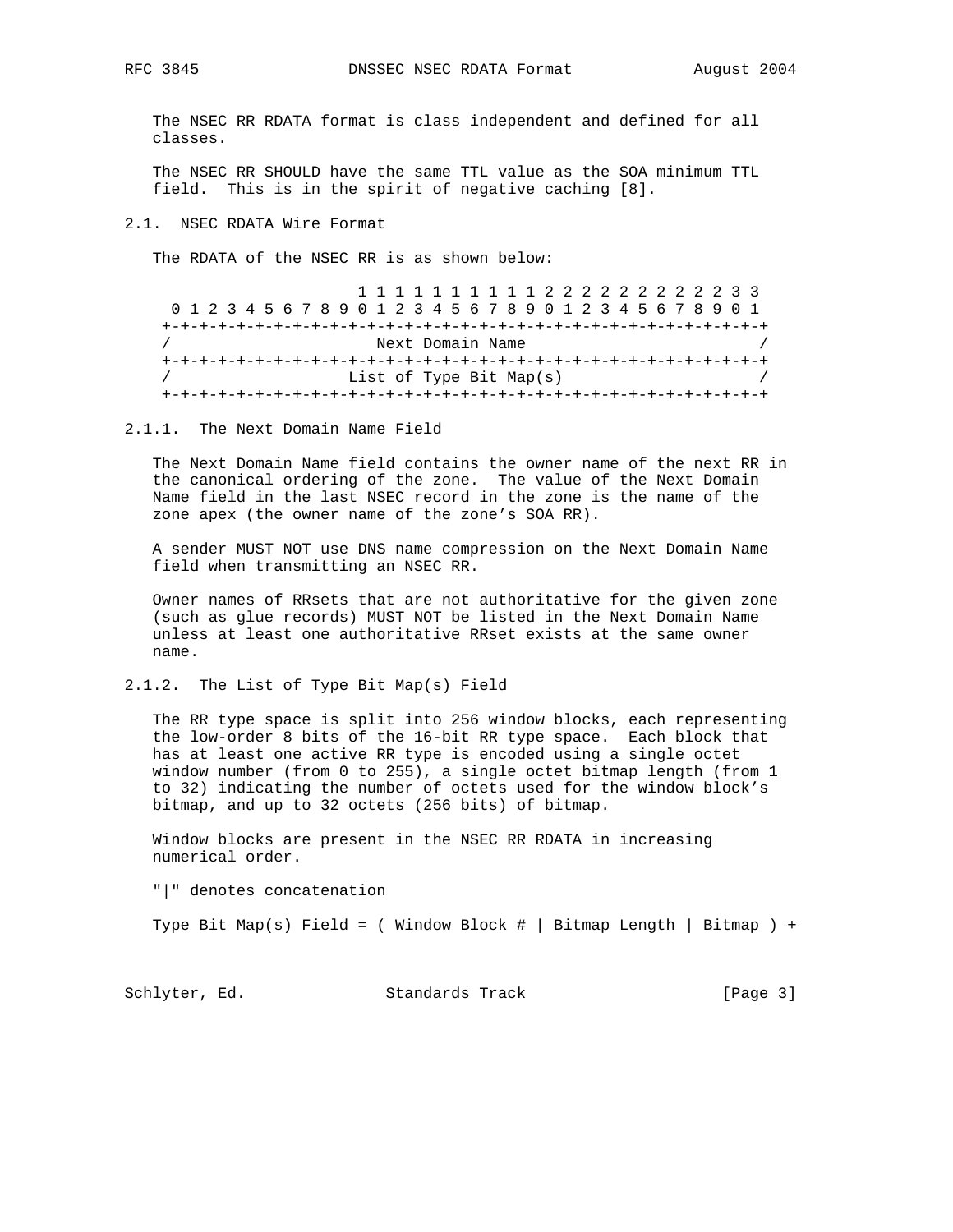Each bitmap encodes the low-order 8 bits of RR types within the window block, in network bit order. The first bit is bit 0. For window block 0, bit 1 corresponds to RR type 1 (A), bit 2 corresponds to RR type 2 (NS), and so forth. For window block 1, bit 1 corresponds to RR type 257, and bit 2 to RR type 258. If a bit is set to 1, it indicates that an RRset of that type is present for the NSEC RR's owner name. If a bit is set to 0, it indicates that no RRset of that type is present for the NSEC RR's owner name.

 Since bit 0 in window block 0 refers to the non-existing RR type 0, it MUST be set to 0. After verification, the validator MUST ignore the value of bit 0 in window block 0.

 Bits representing Meta-TYPEs or QTYPEs, as specified in RFC 2929 [3] (section 3.1), or within the range reserved for assignment only to QTYPEs and Meta-TYPEs MUST be set to 0, since they do not appear in zone data. If encountered, they must be ignored upon reading.

 Blocks with no types present MUST NOT be included. Trailing zero octets in the bitmap MUST be omitted. The length of each block's bitmap is determined by the type code with the largest numerical value within that block, among the set of RR types present at the NSEC RR's owner name. Trailing zero octets not specified MUST be interpreted as zero octets.

2.1.3. Inclusion of Wildcard Names in NSEC RDATA

 If a wildcard owner name appears in a zone, the wildcard label ("\*") is treated as a literal symbol and is treated the same as any other owner name for purposes of generating NSEC RRs. Wildcard owner names appear in the Next Domain Name field without any wildcard expansion. RFC 2535 [2] describes the impact of wildcards on authenticated denial of existence.

### 2.2. The NSEC RR Presentation Format

The presentation format of the RDATA portion is as follows:

The Next Domain Name field is represented as a domain name.

 The List of Type Bit Map(s) Field is represented as a sequence of RR type mnemonics. When the mnemonic is not known, the TYPE representation as described in RFC 3597 [4] (section 5) MUST be used.

Schlyter, Ed. Standards Track [Page 4]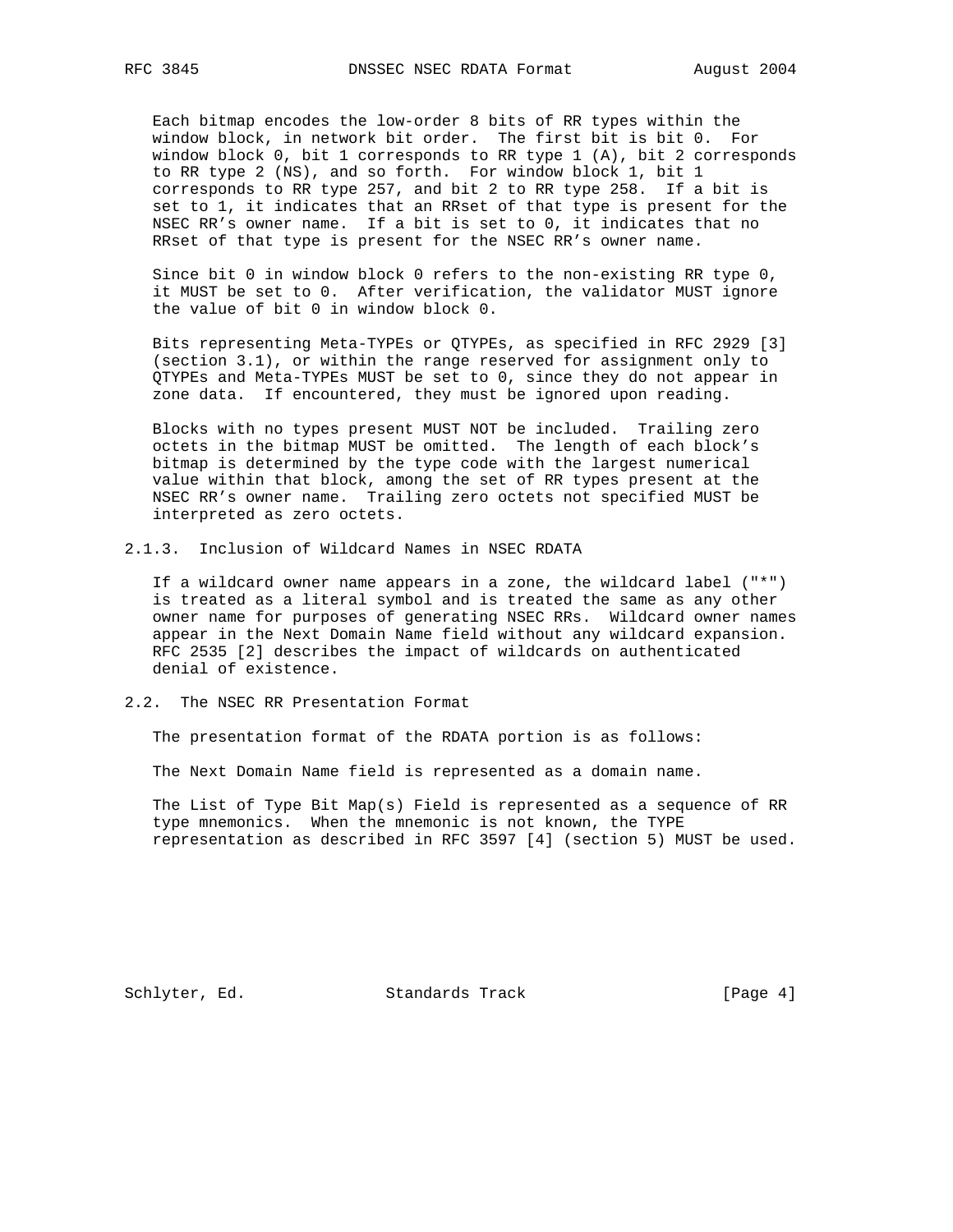2.3. NSEC RR Example

 The following NSEC RR identifies the RRsets associated with alfa.example.com. and the next authoritative name after alfa.example.com.

 alfa.example.com. 86400 IN NSEC host.example.com. A MX RRSIG NSEC TYPE1234

 The first four text fields specify the name, TTL, Class, and RR type (NSEC). The entry host.example.com. is the next authoritative name after alfa.example.com. in canonical order. The A, MX, RRSIG, NSEC, and TYPE1234 mnemonics indicate there are A, MX, RRSIG, NSEC, and TYPE1234 RRsets associated with the name alfa.example.com.

The RDATA section of the NSEC RR above would be encoded as:

 0x04 'h' 'o' 's' 't' 0x07 'e' 'x' 'a' 'm' 'p' 'l' 'e' 0x03 'c' 'o' 'm' 0x00 0x00 0x06 0x40 0x01 0x00 0x00 0x00 0x03 0x04 0x1b 0x00 0x00 0x00 0x00 0x00 0x00 0x00 0x00 0x00 0x00 0x00 0x00 0x00 0x00 0x00 0x00 0x00 0x00 0x00 0x00 0x00 0x00 0x00 0x00 0x00 0x00 0x20

 Assuming that the resolver can authenticate this NSEC record, it could be used to prove that beta.example.com does not exist, or could be used to prove that there is no AAAA record associated with alfa.example.com. Authenticated denial of existence is discussed in RFC 2535 [2].

3. IANA Considerations

 This document introduces no new IANA considerations, because all of the protocol parameters used in this document have already been assigned by RFC 3755 [5].

4. Security Considerations

 The update of the RDATA format and encoding does not affect the security of the use of NSEC RRs.

Schlyter, Ed. Standards Track [Page 5]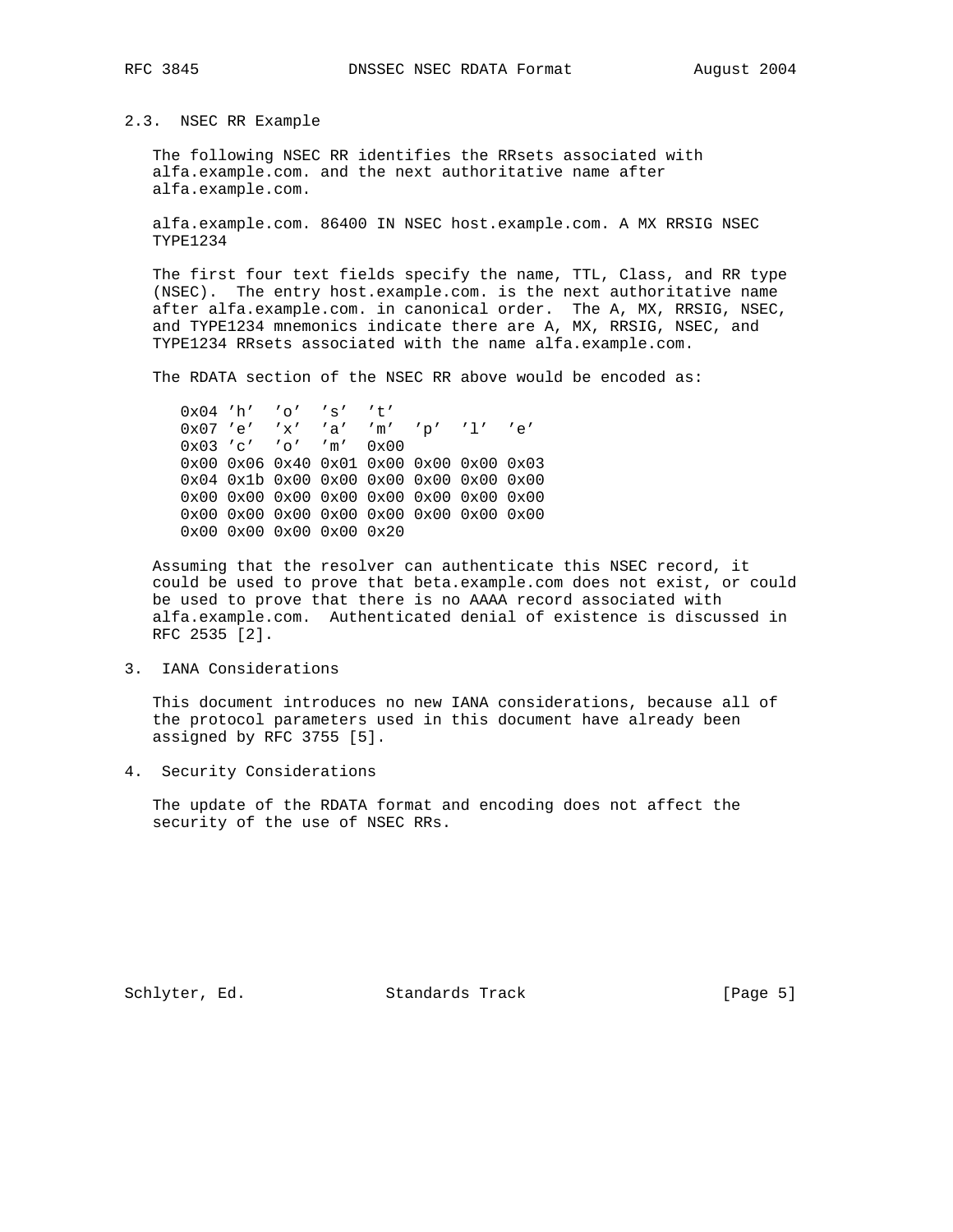## 5. References

- 5.1. Normative References
	- [1] Bradner, S., "Key words for use in RFCs to Indicate Requirement Levels", BCP 14, RFC 2119, March 1997.
	- [2] Eastlake 3rd, D., "Domain Name System Security Extensions", RFC 2535, March 1999.
	- [3] Eastlake 3rd, D., Brunner-Williams, E., and B. Manning, "Domain Name System (DNS) IANA Considerations", BCP 42, RFC 2929, September 2000.
	- [4] Gustafsson, A., "Handling of Unknown DNS Resource Record (RR) Types", RFC 3597, September 2003.
	- [5] Weiler, S., "Legacy Resolver Compatibility for Delegation Signer (DS)", RFC 3755, May 2004.
- 5.2. Informative References
	- [6] Mockapetris, P., "Domain names concepts and facilities", STD 13, RFC 1034, November 1987.
	- [7] Mockapetris, P., "Domain names implementation and specification", STD 13, RFC 1035, November 1987.
	- [8] Andrews, M., "Negative Caching of DNS Queries (DNS NCACHE)", RFC 2308, March 1998.
- 6. Acknowledgements

 The encoding described in this document was initially proposed by Mark Andrews. Other encodings where proposed by David Blacka and Michael Graff.

7. Author's Address

 Jakob Schlyter (editor) NIC-SE Box 5774 Stockholm SE-114 87 Sweden

 EMail: jakob@nic.se URI: http://www.nic.se/

Schlyter, Ed. Standards Track (Page 6)